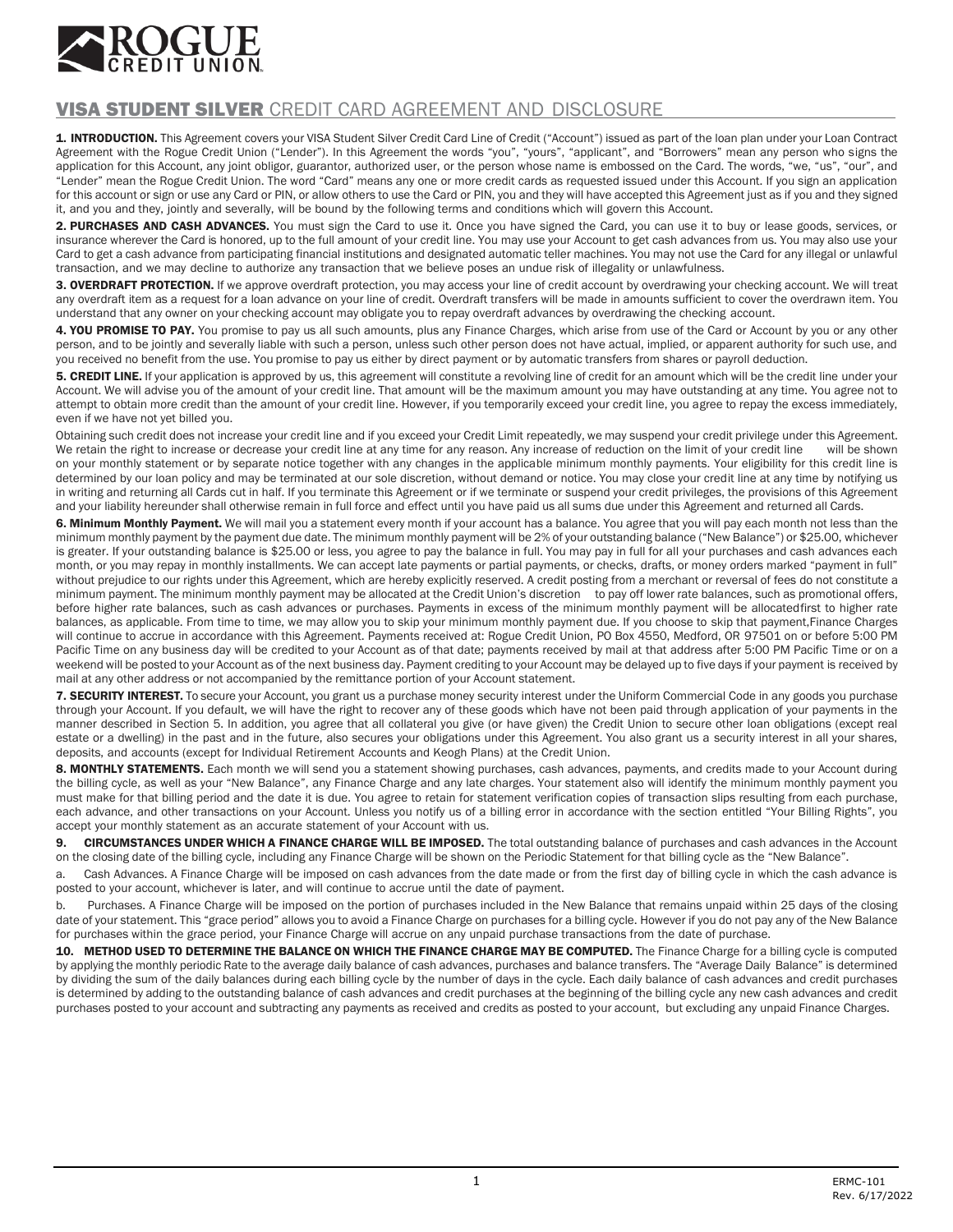11. METHOD OF DETERMINING THE AMOUNT OF FINANCE CHARGE. Any Finance Charge shown on your monthly statement is determined as follows: We figure the Finance Charge on your Account by applying the Periodic Rate to the "Average Daily Balance" of your Account.

12. PERIODIC RATE AND CORRESPONDING ANNUAL PERCENTAGE RATE. The Periodic Rate and corresponding Annual Percentage Rate that is used to compute the Finance Charge is variable. The Annual Percentage Rate is based on an index which is the highest Wall Street Prime Rate as of the last day of the month as published in The Wall Street Journal (Western Edition) from time to time. To determine the Annual Percentage Rate, we add a margin to the index. The amount of the margin depends on the type of account, your credit profile, and other factors we deem appropriate. The margin applicable to vour account will be provided to you at the time of opening your card. The Annual Percentage Rate is divided by 12 to obtain the periodic rate. The rate can change monthly effective the first day of the billing cycle. Any increase or decrease in the Annual Percentage Rate will affect the number of monthly payments you may have to make. The initial periodic rate and Annual Percentage Rate will be provided to you with your Card.

## 13. CONDITIONS UNDER WHICH OTHER CHARGES MAY BE IMPOSED.

a. Returned Check Charge. A \$25.00 charge will be made when a check submitted by you for payment on an account is returned to us, regardless of the reason.

- b. Research and Copying. If you ask us to examine your account or provide copies of documents, except in resolution of a billing error, we may charge you \$5.00 for each copy.
- c. Late Fee. If any payment is past due for a period of 10 days, a late fee will be added to your account. The late fee will equal \$25.00.
- d. Replacement Card Fee. A \$5.00 charge per card may be imposed for each additional or replacement card you request.
- e. Additional PIN Fee. A \$2.00 charge per personal identification number (PIN) may be imposed for each additional PIN you request.

f. Attorney's Fee. We may impose the following fees and charges on your Account. If you default on any part of this Agreement, you agree to pay us all costs to collect your Account, including court costs and reasonable attorney fees whether or not there is a lawsuit, and fees on any appeal and fees for bankruptcy proceedings, appeals and any post-judgment collection services, if applicable.

14. CONDITIONS OF CARD USE. The use of your Card and account are subject to the following conditions:

a. Ownership of Cards. Any Card or other credit instrument or device which we supply you is our property and must be returned to us or to any person whom we authorize to act as our agent, or to any person who is authorized to honor the Card, immediately according to instructions. The Card may be repossessed at any time in our sole discretion without demand or notice. You cannot transfer your Card or Account to another person.

b. Honoring the Card. Neither we nor merchants authorized to honor the Card will be responsible for the failure or refusal to honor the Card or any other credit instrument or device we supply you. If a merchant agrees to give you a refund or adjustment, you agree to accept a credit to your Account in lieu of a cash refund.

c. Currency Conversions/Foreign Transaction Fee. Purchase and cash advances made in foreign countries will be billed to you in U.S. dollars. The currency conversion rate for international transactions as established by VISA International, Inc. is a rate selected by VISA from the range of rates available in wholesale currency markets for the applicable central processing date which rate may vary from the rate VISA itself receives, or the government-mandated rate in effect for the applicable central processing date. In addition, you will be charged a Foreign Transaction Fee of up to 1% of the transaction amount for any card transaction made in a foreign country.

d. Notices and Payments. All notices will be sent to your address as shown in the application. You agree to advise us promptly if you change your mailing address. All payments should be mailed to us at the remittance address shown on your monthly statements. Payments received at that address will be credited to your account as of the date received.

Personal Identification Number. We will issue you a Personal Identification Number (PIN) for use with your Card at VISA NET automatic teller machines (ATM's). These numbers are issued to you for your security purposes. These numbers are confidential and should not be disclosed to third parties. You are responsible for safekeeping your PIN. You agree not to disclose or otherwise make available your PIN to anyone not authorized to sign on your Accounts. To keep your Account secure, please do not write your PIN on your Card or keep it in the same place as your Card.

For Student Silver Credit Card ONLY - Cash Rewards. If you have a VISA Student Silver Account, you may earn a cash reward equal to 1.00% of net purchases (purchases less returns and other credits) made during a billing cycle. Cash advances, including convenience checks and balance transfers, and any other amounts other than purchases do not qualify for the cash reward. The maximum you can earn on your Account is \$500 per calendar year. Your Account must remain open and in good standing in order to receive the cash reward.

If your Account is closed before a cash reward is paid, you will forfeit that reward. If your Account is past due, over the limit, is otherwise in default, is fraud restricted, is part of a consumer credit counseling arrangement or is subject to discharge in a pending bankruptcy, you will forfeit all cash rewards accrued and will not be eligible for further rewards until the disqualifying condition is remedied. The terms and conditions of the reward program may be changed or cancelled at any time and for any reason without notice.

15. DEFAULT. You will be in default under this Agreement if any of the following occur: (a) Any minimum monthly payment is not made when due; (b) You become insolvent, bankrupt, or you die; (c) You violate any part of this Agreement, or any other agreement with us; (d) If we reasonably deem ourselves insecure or your credit line; or (e) You make any false or misleading statements on a credit application to the Credit Union. We will notify you in writing of any such action as soon as practical if it occurs. Upon default, we may declare the entire unpaid balance immediately due and payable, and you agree to pay that amount plus any attorney fees and costs incurred by us. We can delay enforcing any right under this Agreement without losing that right or any other right.

16. GOVERNING LAW. This Agreement will not take effect until it is approved by us. This Agreement shall be governed by the laws of the State of Oregon.

17. LOSS OR THEFT OF CREDIT CARD. You agree to notify us immediately, orally or in writing, at Rogue Credit Union, PO Box 4550, Medford, OR 97501, or telephone (541) 858-7328 (after hours you may call 1 (800) 682-6075 of the loss, theft, or unauthorized use of your Credit Card. If you notify us of your lost or stolen Credit Card you may not be liable for any losses. This liability exclusion will apply provided you were not grossly negligent or fraudulent in handling your credit card; otherwise your liability for unauthorized VISA Credit Card transactions may be up to \$50.00.

18. CREDIT INFORMATION/FINANCIAL STATEMENTS. You authorize us to release information to others (e.g. credit bureaus, merchants, and other financial institutions) regarding the status and history of your credit line. You agree to provide us, at any time we deem necessary, with a current financial statement and/or a new credit application upon request. We may investigate your credit directly or through a credit reporting agency.

19. ACKNOWLEDGMENT AND AMENDMENTS. You understand and agree to the terms and conditions in this Agreement, and the Fair Credit Billing Notice made a part hereof. You also understand and agree that you may be subject to other agreements with us regarding transfer instruments or access devices which may access your credit line. We reserve the right to amend the terms of this Agreement at any time as permitted by and subject to any limitations and notice requirements of applicable law.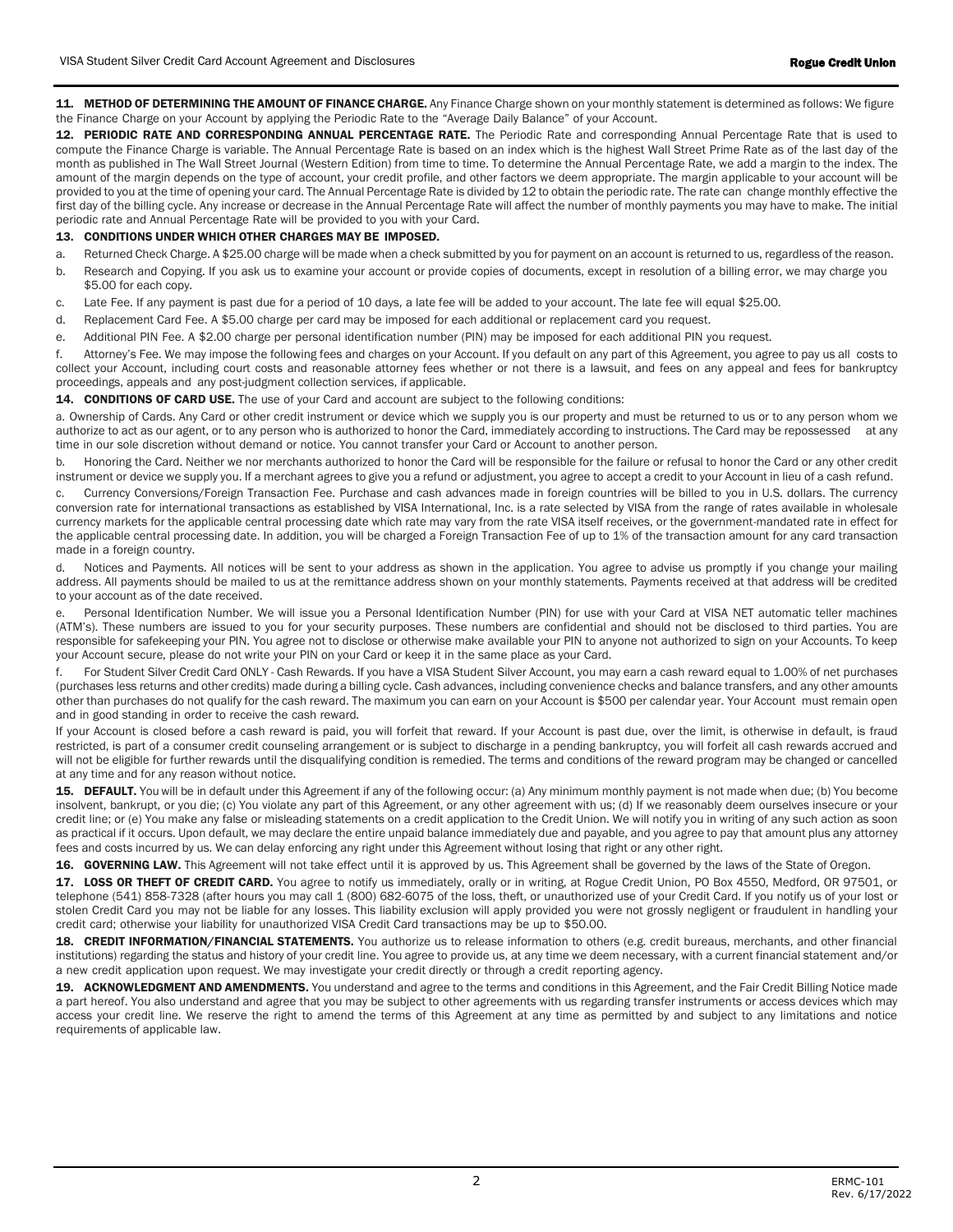## YOUR BILLING RIGHTS – KEEP THIS NOTICE FOR FUTURE USE

This notice tells you about your rights and our responsibilities under the Fair Credit Billing Act.

What To Do If You Find A Mistake On Your Statement:

If you think there is an error on your statement, write to us at: Rogue Credit Union, PO Box 4550, Medford, OR 97501.

In your letter, give us the following information:

- Account information: Your name and account number.
- Dollar amount: The dollar amount of the suspected error.
- Description of problem: If you think there is an error on your bill, describe what you believe is wrong and why you believe it is a mistake.

You must contact us:

- Within 60 days after the error appeared on your statement.
- At least 3 business days before an automated payment is scheduled, if you want to stop payment on the amount you think is wrong.

You must notify us of any potential errors in writing. You may call us, but if you do, we are not required to investigate any potential errors and you may have to pay the amount in question.

What Will Happen After We Receive Your Letter: When we receive your letter, we must do two things:

1. Within 30 days of receiving your letter, we must tell you that we received your letter. We will also tell you if we have already corrected the error.

2. Within 90 days of receiving your letter, we must either correct the error or explain to you why we believe the bill is correct. While we investigate whether or not there has been an error:

- We cannot try to collect the amount in question or report you as delinquent on that amount.
- The charge in question may remain on your statement, and we may continue to charge you interest on that amount.
- While you do not have to pay the amount in question, you are responsible for the remainder of your balance.
- We can apply any unpaid amount against your credit limit. After we finish our investigation, one of two things will happen:
- If we made a mistake: You will not have to pay the amount in question or any interest or other fees related to that amount.

• If we do not believe there was a mistake: You will have to pay the amount in question, along with applicable interest and fees. We will send you a statement of the amount you owe and the date payment is due. We may then report you as delinquent if you do not pay the amount we think you owe.

If you receive our explanation but still believe your bill is wrong, you must write to us within 10 days telling us that you still refuse to pay. If you do so, we cannot report you as delinquent without also reporting that you are questioning your bill. We must tell you the name of anyone to whom we reported you as delinquent, and we must let those organizations know when the matter has been settled between us. If we do not follow all of the rules above, you do not have to pay the first \$50 of the amount you question even if your bill is correct.

Your Rights If You Are Dissatisfied With Your Credit Card Purchases. If you are dissatisfied with the goods or services that you have purchased with your credit card, and you have tried in good faith to correct the problem with the merchant, you may have the right not to pay the remaining amount due on the purchase. To use this right, all of the following must be true:

1. The purchase must have been made in your home state or within 100 miles of your current mailing address, and the purchase price must have been more than \$50. (Note: Neither of these are necessary if your purchase was based on an advertisement we mailed to you, or if we own the company that sold you the goods or services.)

2. You must have used your credit card for the purchase. Purchases made with cash advances from an ATM or with a check that accesses your credit card account do not qualify.

3. You must not yet have fully paid for the purchase.

If all of the criteria above are met and you are still dissatisfied with the purchase, contact us in writing at the above address. While we investigate, the same rules apply to the disputed amount as discussed above. After we finish our investigation, we will tell you our decision. At that point, if we think you owe an amount and you do not pay, we may report you as delinquent.